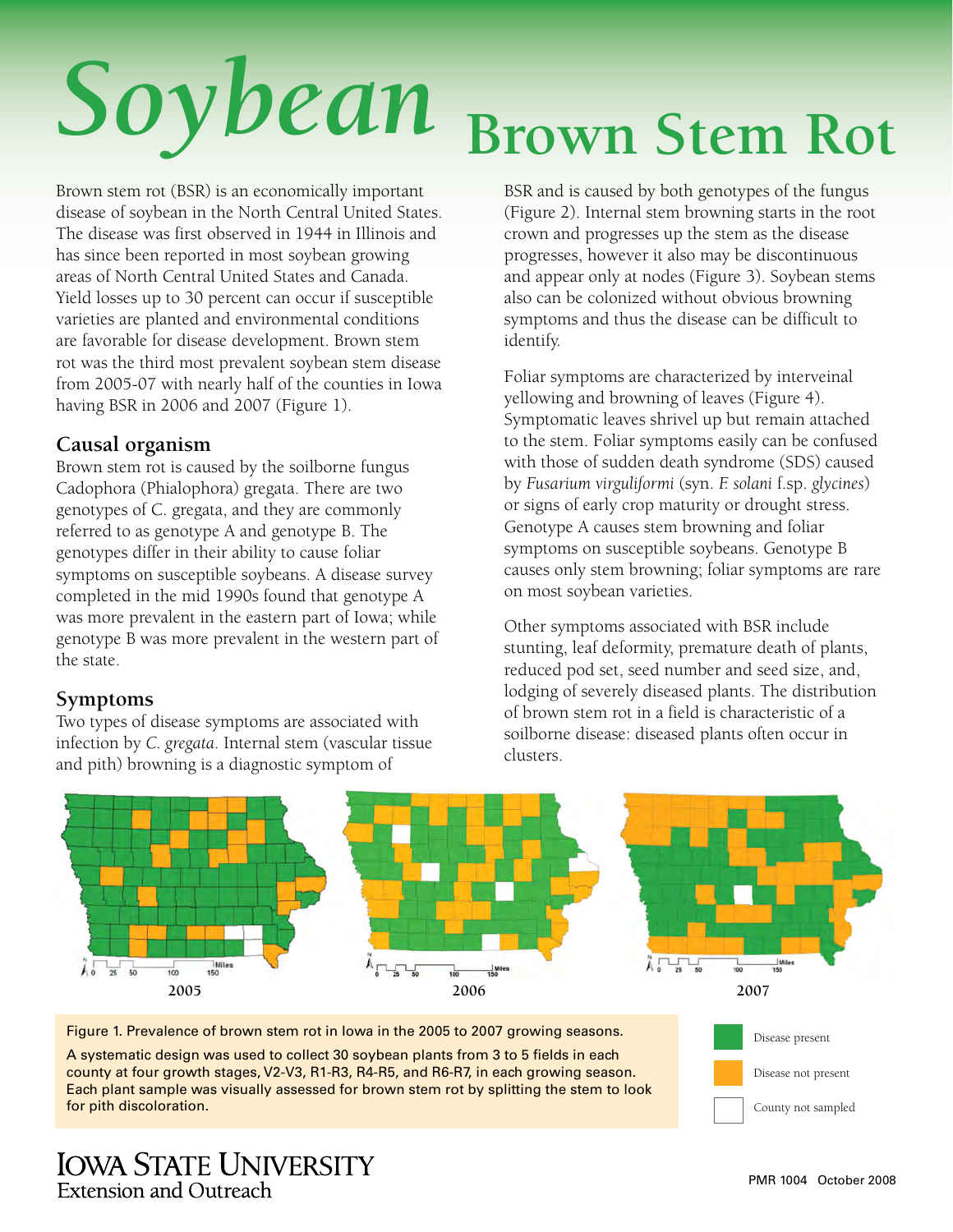# **Disease cycle**

The BSR fungus does not form specialized survival structures but survives as mycelium in infested soybean residue. The pathogen infects the roots of young soybean plants early in the growing season. High soil moisture and low air temperatures (70- 80°F) favor colonization of the stem tissues by the fungus. Therefore, BSR is usually more severe during cool, rainy growing seasons. Stem symptoms become evident at growth stage R2, while foliar disease symptoms usually only become apparent around growth stage R4. Both stem and foliar symptoms continue to develop as the season progresses. Yield losses are higher when foliar disease symptoms appear early and are severe. Yield losses can occur when foliar symptoms are absent and only vascular/pith discoloration is evident.



Yield loss due to BSR can be reduced effectively if the following management practices are used.

#### **Resistant soybean varieties**

As with many diseases, growing varieties with resistance to BSR is the most effective management option. Soybean varieties with resistance to both soybean cyst nematode (SCN) and genotype A of the BSR fungus can provide adequate protection even where both SCN and *C. gregata* genotype A of the BSR fungus are present. Currently, researchers at Iowa State University aretesting many SCN resistant varieties to determine whether these varieties also can provide adequate protection against *C. gregata* genotype B of the BSR fungus. No varieties with resistance to genotype B are currently available.

#### **Rotation**

Soybean is the only known natural host of *C. gregata* and thus rotation to other crops such as corn, alfalfa, or small grains is an effective means of decreasing population levels of the pathogen and therefore reducing BSR severity. A longer rotation, two to three years out of soybean, may be necessary in fields where the disease has been particularly severe.

#### **Tillage**

Brown stem rot is more prevalent in no-till fields compared with tilled fields. No-till fields contain higher levels of crop residue, which allows for increased fungus survival and therefore higher inoculum levels. Since tillage promotes decomposition of infested crop residue, it is an effective method for decreasing inoculum levels and thereby reducing the



Figure 2. Internal stem (vascular tissue and pith) browning is a diagnostic symptom of BSR



Figure 3. Early development of internal stem browning may be discontinuous and only appear at nodes.



Figure 4. Foliar symptoms are characterized by interveinal yellowing and browning of leaves.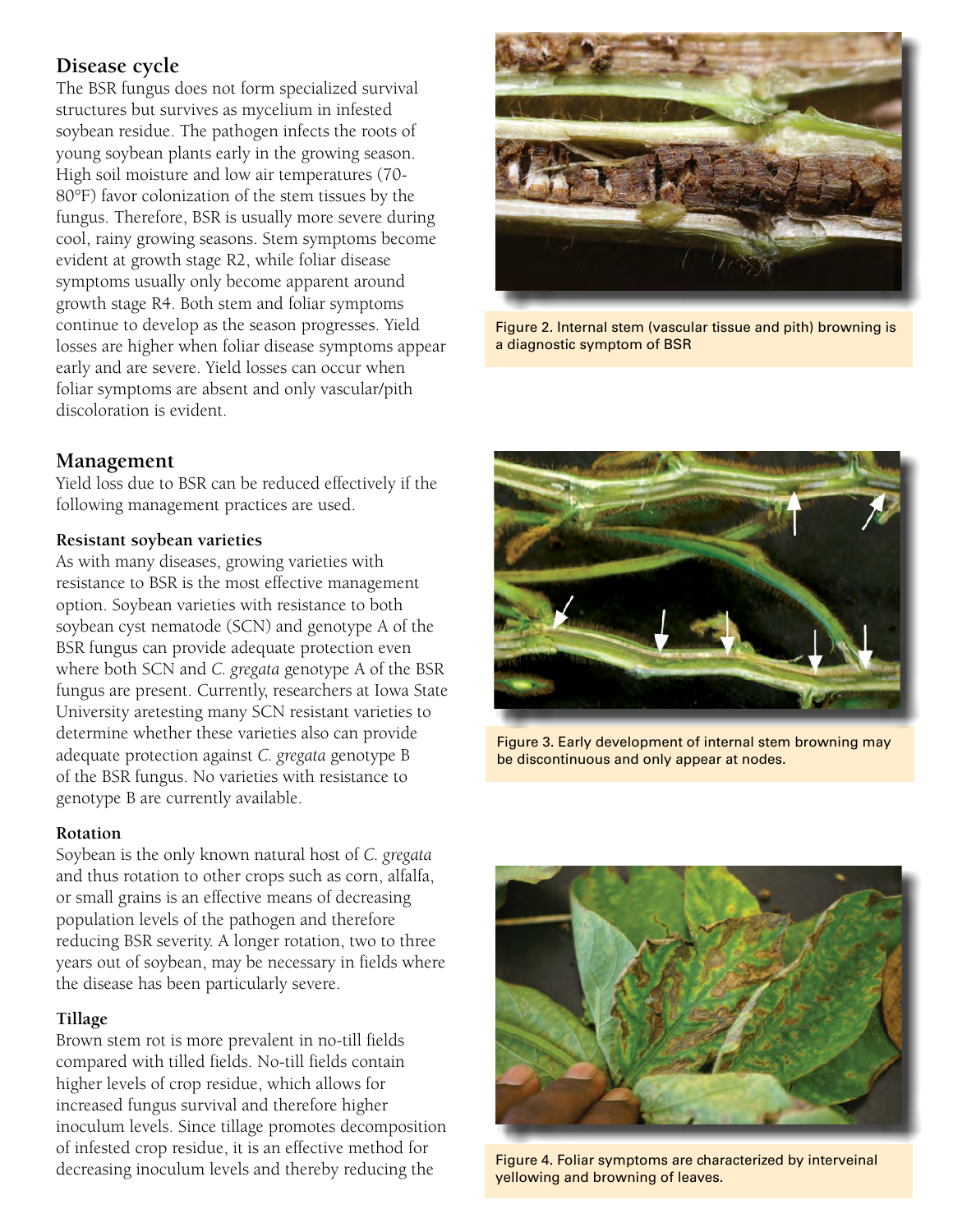risk of BSR disease. In addition, no-till fields tend to have lower soil temperatures and higher soil moisture levels, which favor the development of BSR.

#### **Soybean cyst nematode management**

Research at Iowa State University has demonstrated that the presence of soybean cyst nematode (SCN, Heterodera glycines) increases BSR disease in numerous soybean varieties (Table 1). In addition, high numbers of SCN result in the earlier colonization of soybeans by C. gregata and increased disease severity (Figure 5).

Therefore, SCN management should play a crucial role in BSR disease management. Many soybean varieties with PI 88788-derived SCN resistance also have BSR resistance. Therefore, planting soybean varieties with PI 88788-derived SCN and BSR resistance can reduce the adverse effect of SCN on BSR disease development. Varieties with Peking and Hartwig-derived SCN resistance may be susceptible to BSR and growers are advised to ask seed suppliers if varieties also have BSR resistance.

|                            | <b>Resistance/ susceptibility to</b> |                | Severity of BSR (% colonization) <sup>a</sup> |               |
|----------------------------|--------------------------------------|----------------|-----------------------------------------------|---------------|
| Soybean<br>variety or line | C.g.                                 | H.g.           | C.g. only                                     | $C.g. + H.g.$ |
| Sturdy                     | S                                    | S              | 57                                            | 100           |
| <b>BSR101</b>              | R                                    | S              | $\mathbf{0}$                                  | 91            |
| PI 84946-2                 | $\mathsf{R}$                         | S              | 32                                            | 83            |
| PI 437833                  | R                                    | S              | 3                                             | 57            |
| PI 437970                  | R                                    | S              | $\Omega$                                      | 60            |
| <b>PS2465N</b>             | $\mathsf{R}$                         | $\mathsf{R}$   | 13                                            | 35            |
| Freeborn                   | R                                    | $\overline{R}$ | 6                                             | 22            |

**a Maximum height of stem colonized by** *C. gregata***/total stem height x 100%**

Table 1. SCN increases incidence and severity of *Cadophora gregata* genotype A colonization of soybean genotypes ten weeks after inoculation with various combinations of *C. gregata (C. g.)* and *Heterodera glycines (H. g.)*. (adapted from Tabor et al. 2003b).



Figure 5. Incidence of colonization of soybean stems by genotype A of *Cadophora gregata (C. g.)* in the absence or presence of two population densities (1,500 eggs and 10,000 eggs) of *Heterodera glycines (SCN)* in the greenhouse (adapted from Tabor et al. 2006). BSR101 is resistant to genotype A of *C.gregata* and susceptible to SCN; Jack is resistant to genotype A of *C. gregata* and SCN; and Sturdy is susceptible to both genotype A of *C. gregata* and SCN.